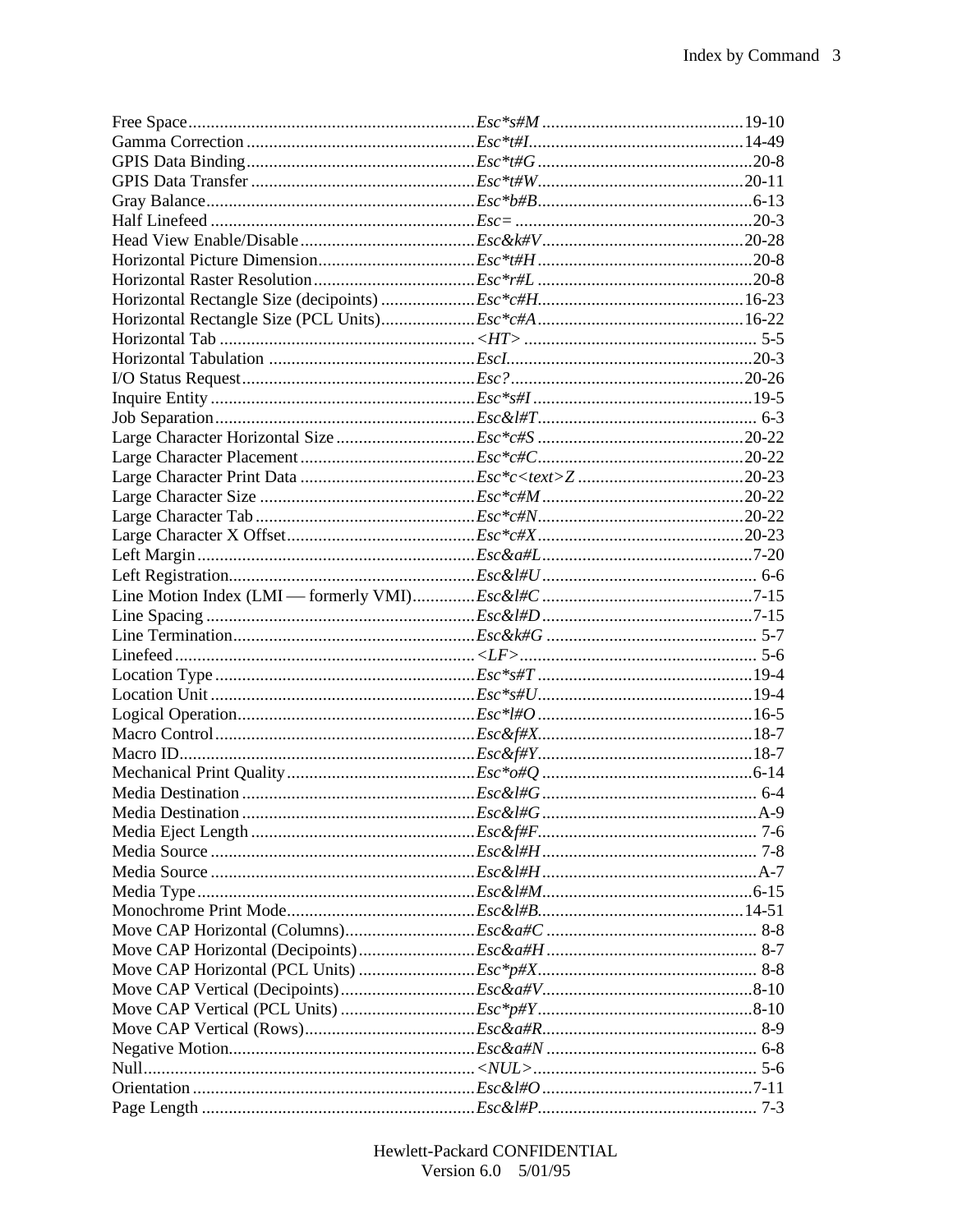Hewlett-Packard CONFIDENTIAL Version  $6.0$   $5/01/95$